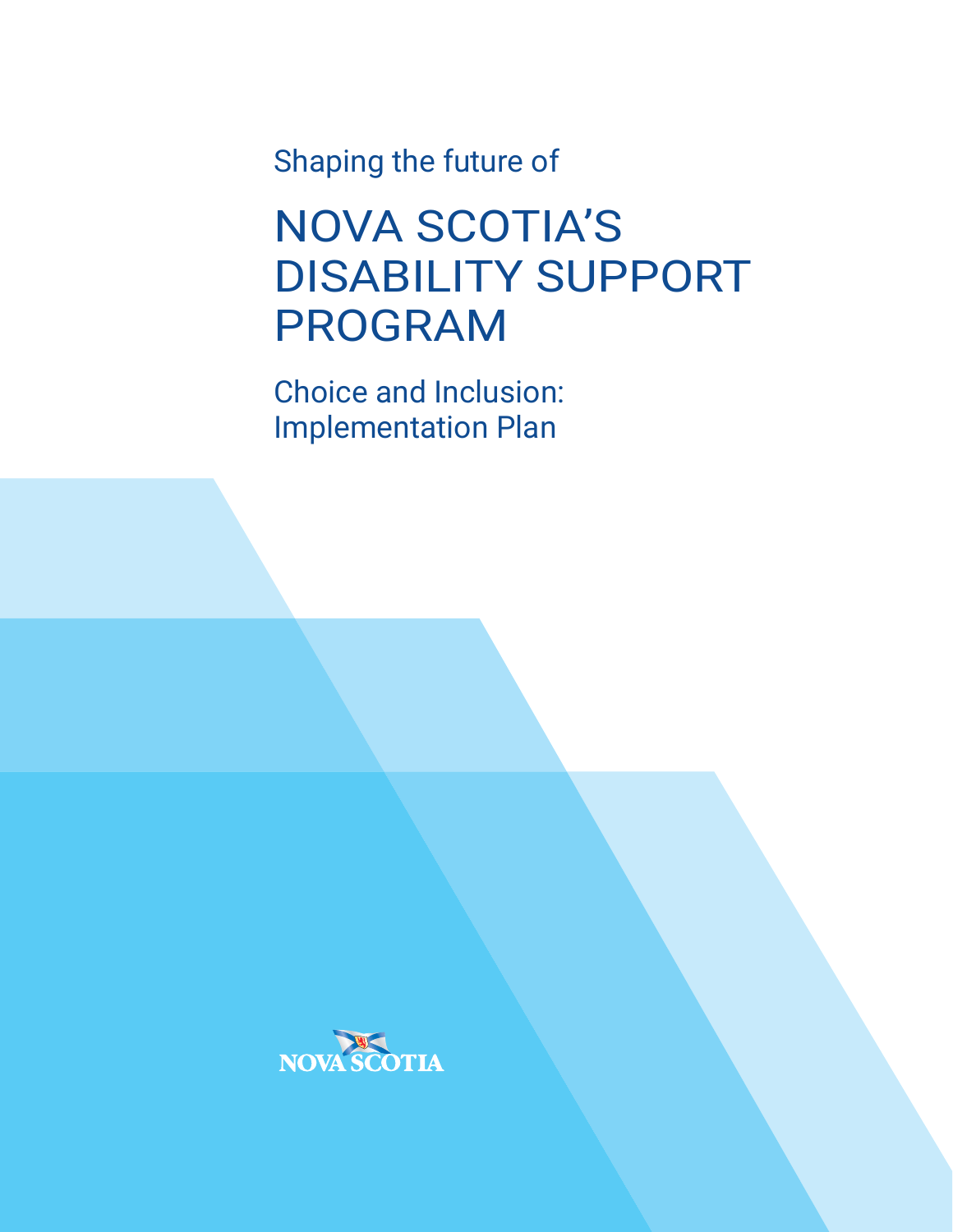### Acknowledgements

We thank the many people who offered perspectives and expertise to shape a new future for Nova Scotians with disabilities. Self-advocates, families, service providers, community groups and care givers have generously provided their insights and experiences. They will continue to be a valuable resource during our journey to transform disabilities supports in this province. We will work together towards developing a disabilities support system that is responsive, timely and meets the needs of persons with disabilities. The staff at Community Services have been instrumental in bringing us to this point and their ongoing efforts are appreciated.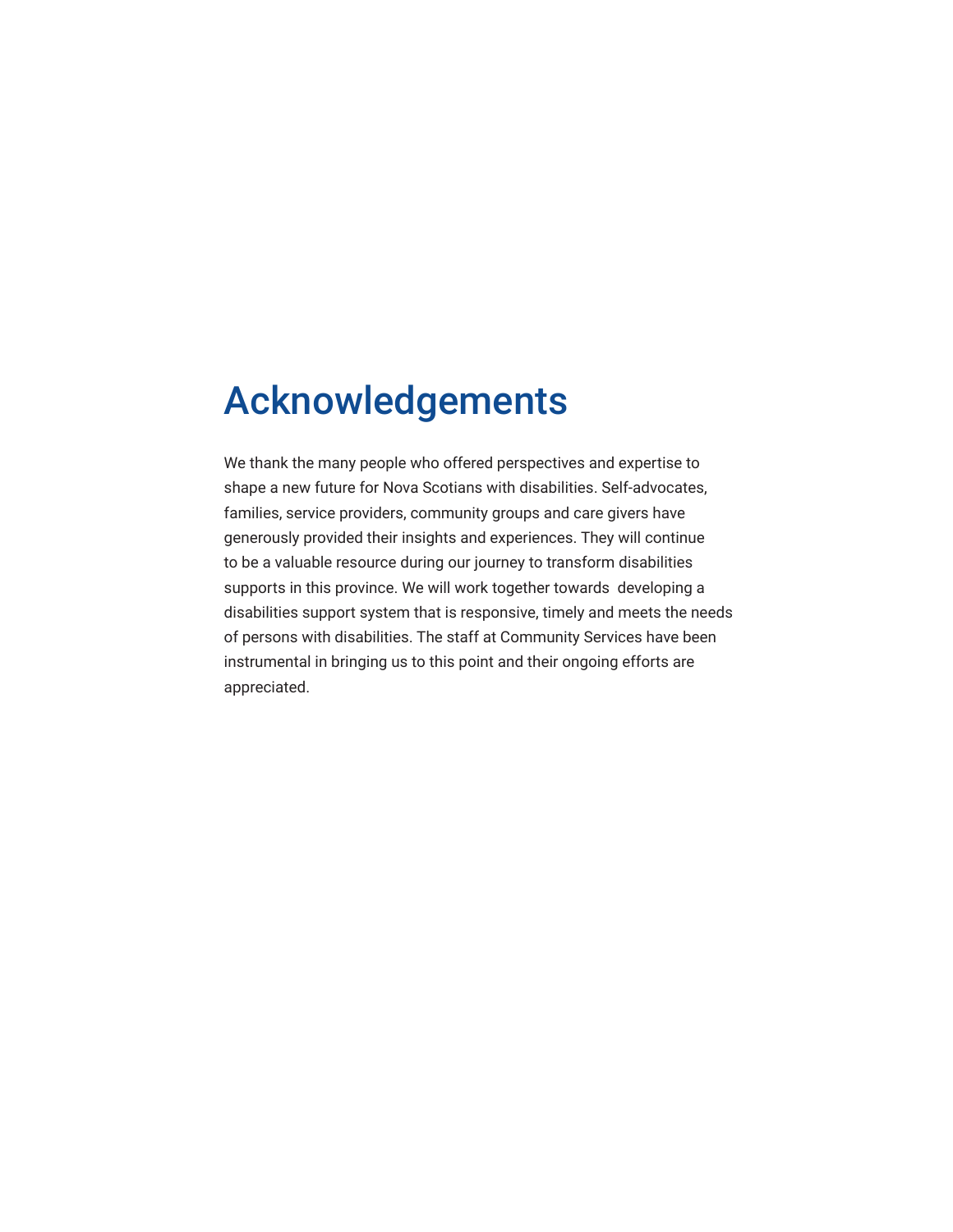### Introduction

Today, one in five Nova Scotians is living with a disability.

We have heard from many Nova Scotians about their vision for improved services. Nova Scotians with disabilities have stated their desire to make choices about their own future, to be supported in living as independently as possible, and to be included in communities. They want to build on what is already in their communities and to have the flexibility to have local solutions developed to meet their needs. This is consistent with the United Nations Convention on the Rights of Persons with Disabilities which was ratified by Canada in 2010.

Nova Scotians want flexible and sustainable services that are responsive and persondirected. Over the coming decade, we will need to work together to shape the future of the Disability Support Program with a view toward choice, inclusion and sustainability.

A ten year plan will guide the transformation of the Disability Support Program. Together with our community partners, we will increase community based living opportunities; modernize services based on informed choice, flexibility and individual planning; and develop new legislation for services for persons with disabilities.

In consultation with community partners, and first-voice advocates, we will develop a more personalized and responsive disability support program.

This document outlines the direction government will take to meet its commitments.

The situation we find ourselves in today evolved over many decades:

- Larger residential facilities are no longer considered the best residential option for every person with a disability.
- The programs available today have rigid eligibility requirements and do not promote the level of independence and inclusion desired by those directly impacted.
- The opportunity to live in a home or community setting is often unavailable. Too many people continue to be on waitlists to access community-based living options.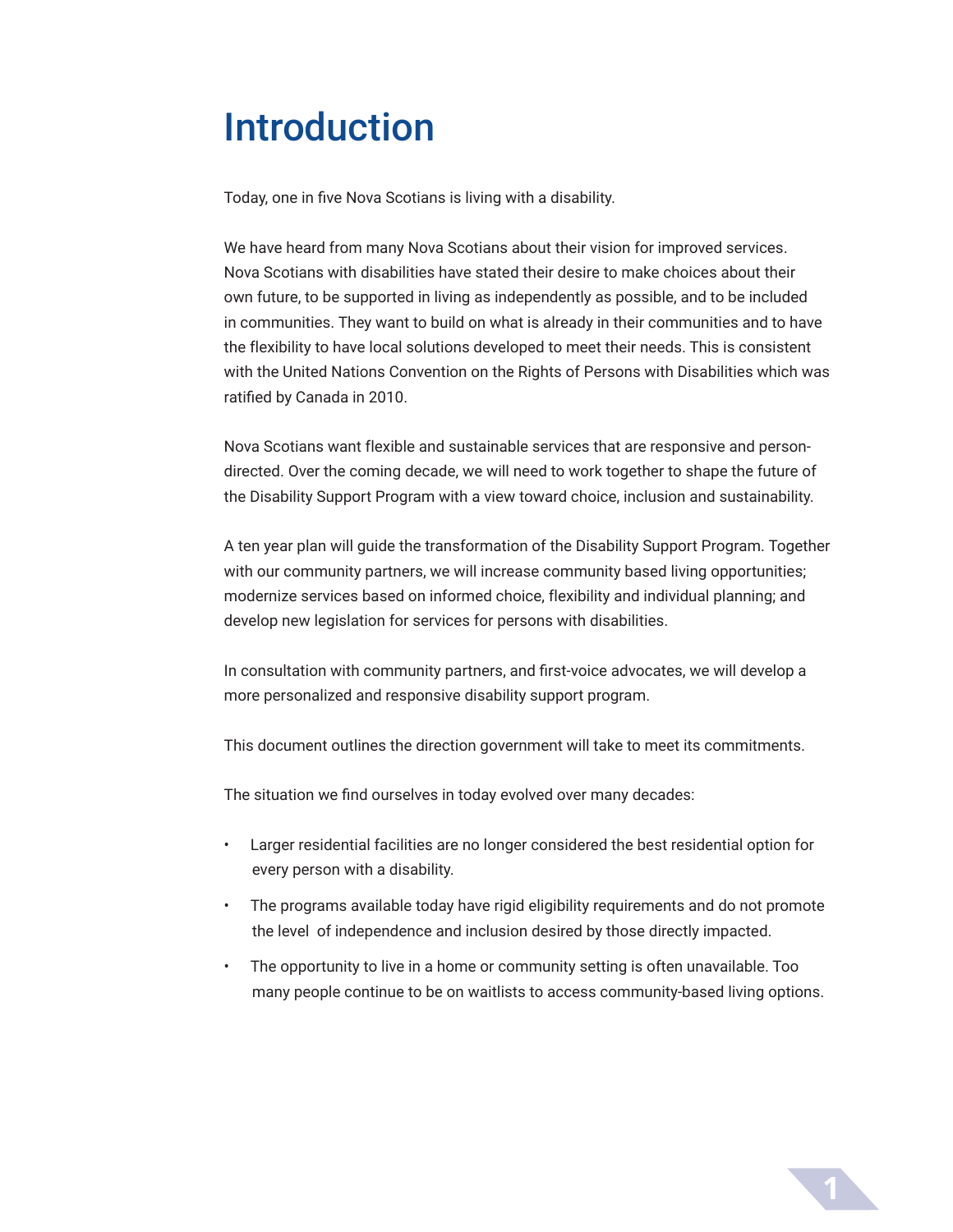# A Shared Vision

Nova Scotia is an inclusive and accessible society that respects dignity and choice for all persons with disabilities.

Community Services is committed to a sustainable social services system that promotes independence, self-reliance and inclusion for the people we serve.

### A New Approach

Nova Scotians with disabilities have the same rights as everyone.

We all deserve to live our lives as independently as possible. Each of us has a right to be full participants in society. That means full social and economic inclusion, and the opportunity to live with dignity and choice.

A person-directed, accessible and flexible support system for persons with disabilities will focus on key areas of action:

- Increasing community-based living with social and economic inclusion;
- Modernizing services and programs based on choice, flexibility and person-directed planning; and,
- Reducing reliance on long term larger facilities.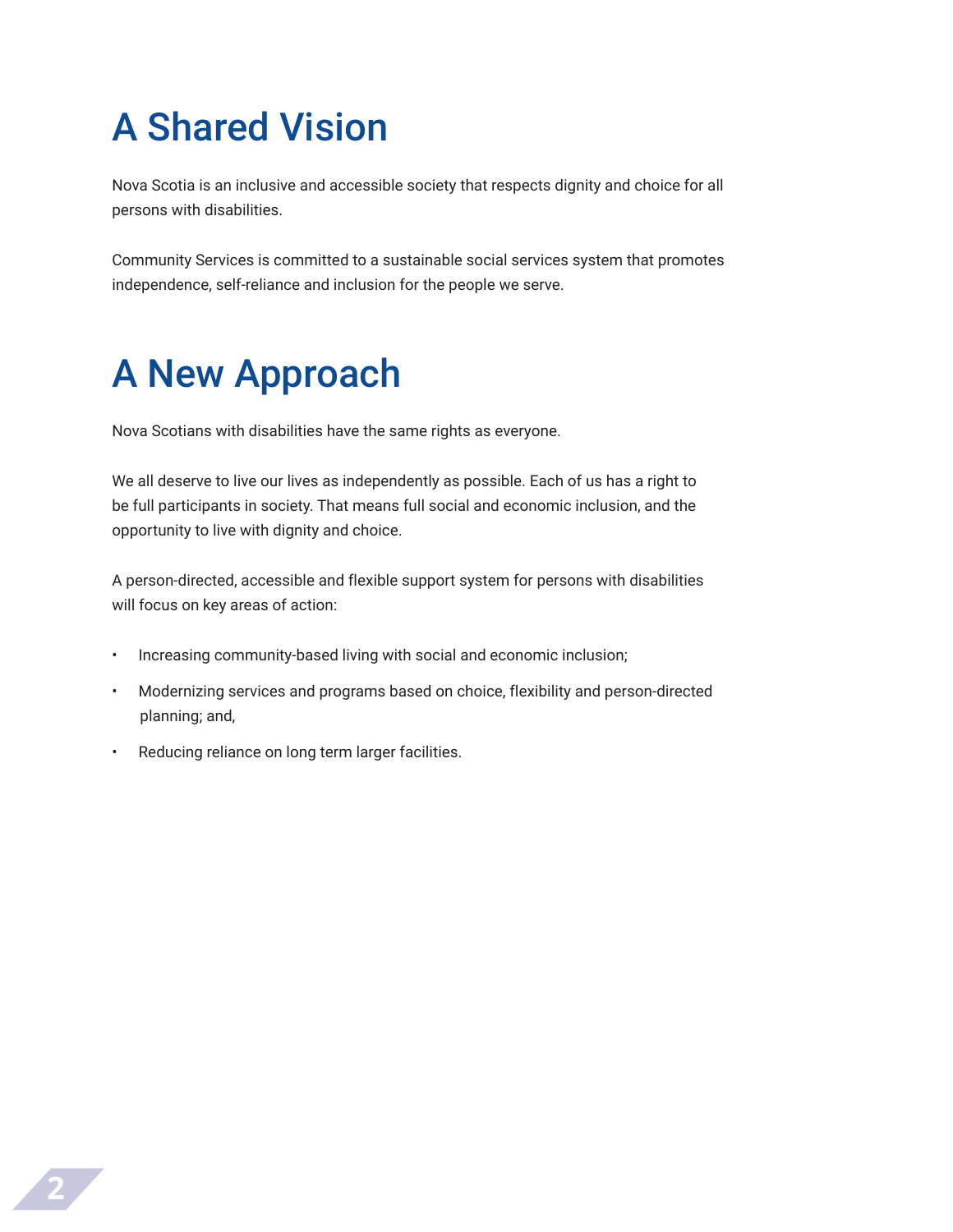### Increasing Community-based Living

Nova Scotians have told us that there needs to be increased opportunity to live in and contribute to their community. We need more supports in place to help make that happen. More affordable and accessible housing, caregiver supports, enhanced employability supports, self-directed funding and other models of support are being developed. We are working with individuals, communities and other partners to promote and maintain sustainable community-based supports.

### New and better Disability Support Program

Services and supports will be designed to be more flexible and responsive to the needs of individuals. Policies will enable a person-focused assessment to determine the level of support required for each individual. New programs and services will enable choices to be made within a range of options. The opportunity to make choices highlights the desire to embrace the concept  $-$  "dignity of risk."

Existing programs that support independent living to individuals at home or with an alternative family are being expanded. A new Direct Living Support program is being implemented to provide self-directed funding.

#### Employment and Training

More and more, employers are seeing the value that persons with disabilities bring to their organizations. With the appropriate supports in place for education, training, and ongoing employment support, Nova Scotia can become a leader in attachment and retention of individuals with disabilities in the labour force.

To achieve this, the Province of Nova Scotia will be investing in skills training and employment support.

Individuals with disabilities have told us that they are ready to contribute to their communities; we will strive to have program options in place that value their contributions and maximize their ability to succeed.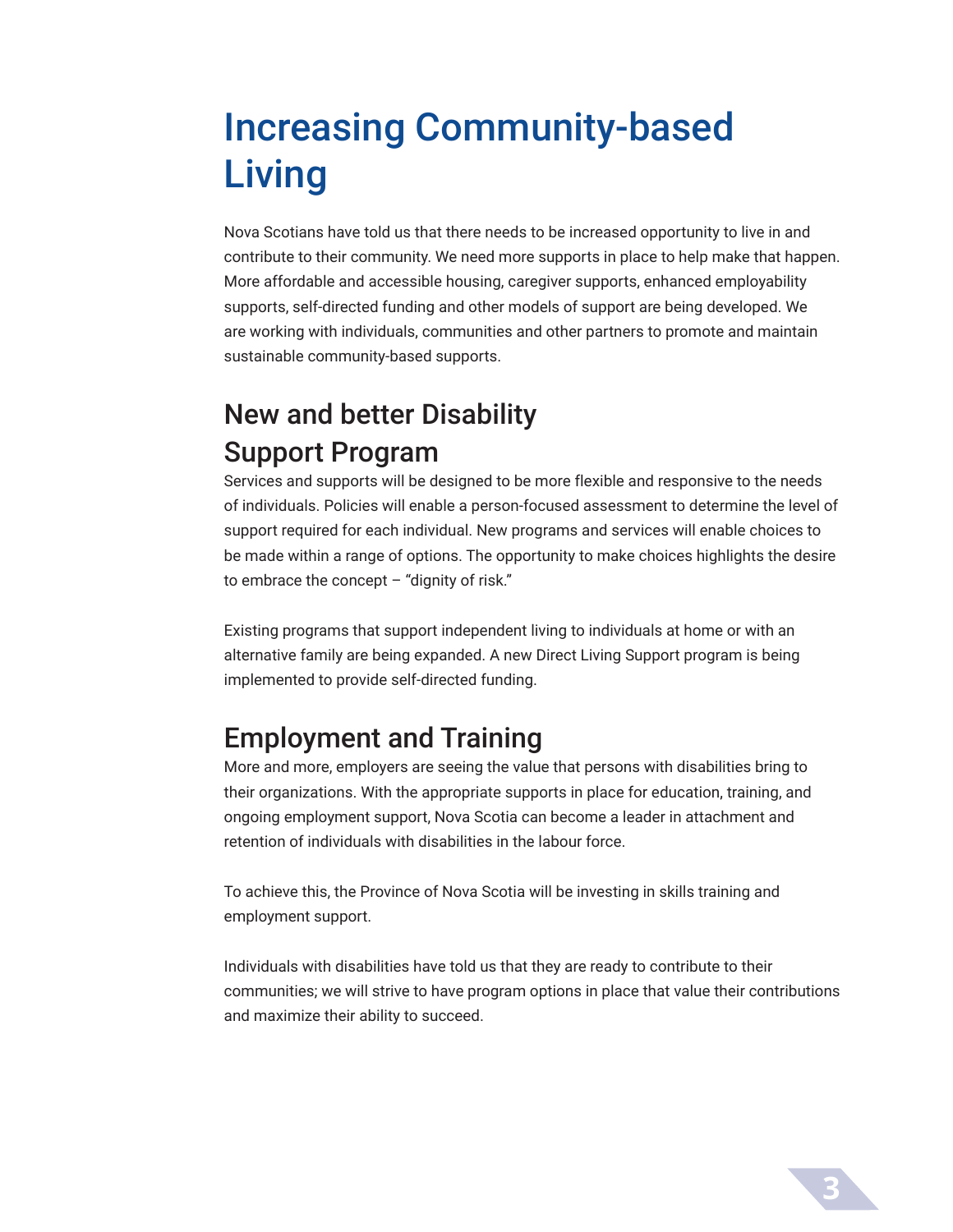### Modernizing Services to Increase Choice and Flexibility

Services need to better align with government's commitment to greater social and economic inclusion for persons with disabilities. Choice, flexibility and an individual approach will be central to modernizing policies and programs that have been in place for decades.

#### A New Care Coordinator Role

Care coordinators are instrumental in helping individuals to identify the most appropriate program that fits each individual's unique circumstances. Coordinators are being trained and their roles are realigning to support a person-directed approach.

Care co-ordinators, case work supervisors, district managers and other staff across the province are being trained to implement transformation through person-directed support, supported decision making, living with risk and increasing choice.

### Updated Legislation

New legislation to replace the *Homes for Special Care Act* will ensure a person-directed approach to service delivery and emphasize helping people live in their own homes and communities. The legislation will help establish a range of services, supports and funding, while protecting the rights of individuals with disabilities so they can access government services and programs.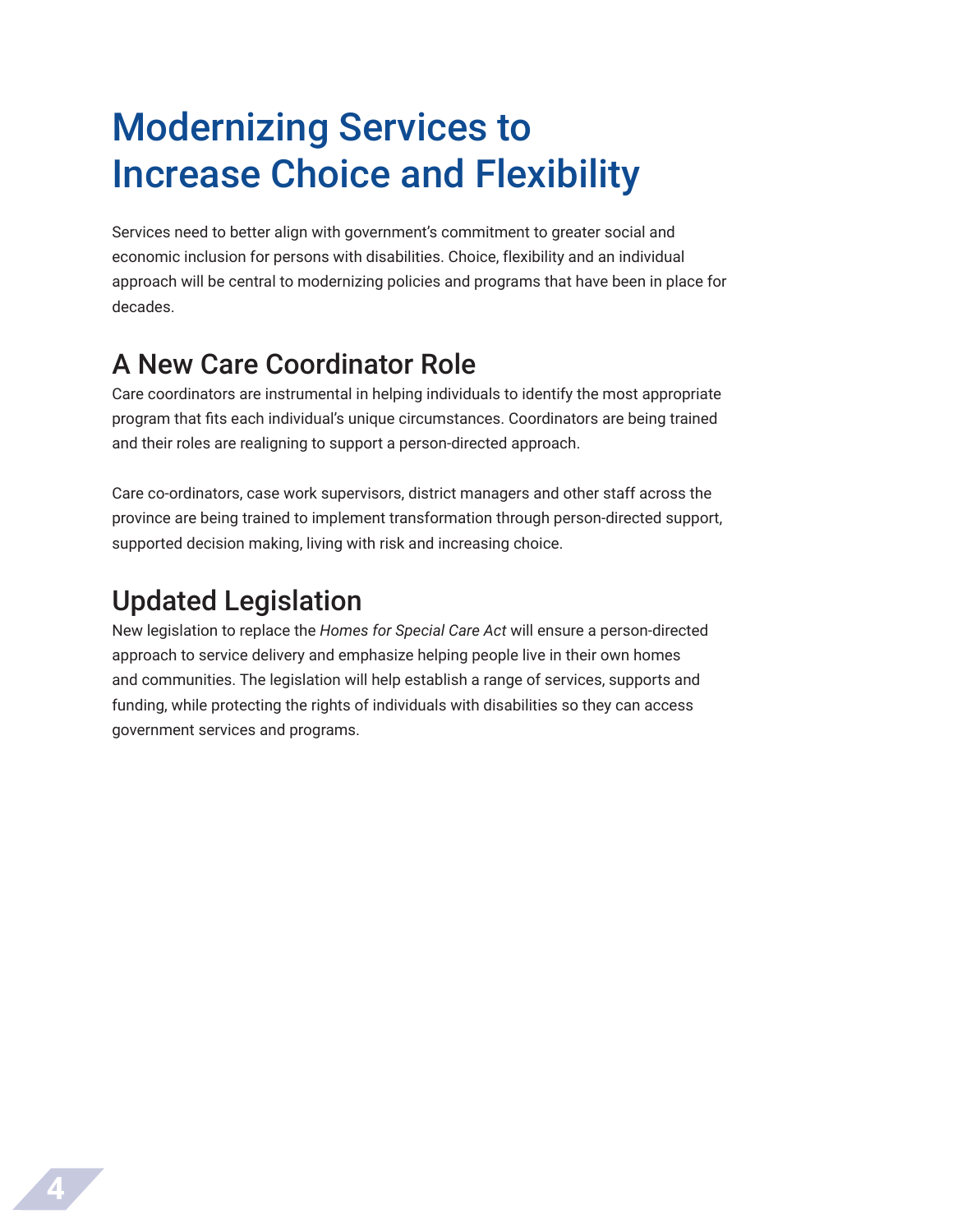### Reduced Reliance on Facilities

Government is committed to taking active measures to reduce reliance on larger long term care facilities. Nova Scotians have told us that too many individuals with disabilities are living in large institutional style facilities and could be living in the community with the right supports.

#### Innovative Housing

Working with Housing Nova Scotia, plans will be developed to allow people with disabilities to move more easily from facility-based care into the community. We will work towards having access to a range of affordable and accessible housing.

#### Reimagine Residential Facilities

Under a new delivery system, facilities will no longer be used as long term residences. Instead, they may be adapted and reinvented in keeping with the principles of the transformation. The province will no longer fund the expansion of the old model of support which includes Regional Rehabilitation Centres (RRC) and Adult Residential Centres (ARC).

This will not happen overnight. As we move away from the old model, there will be a focus on community-based residential living options.

#### Stop Referrals to Residential Facilities

Government commits to stop new referrals for permanent placement in the old model facilities (RRCs and ARCs). This will be effective as of April, 2016. We will also be introducing an accountability framework for service providers who support individuals with disabilities. There will be monitoring to ensure the success of integrating individuals with disabilities into the community.

### Conclusion: Choice and Inclusion

Exciting opportunities are opening up to build more flexible, responsive and sustainable supports for persons with disabilities. Our province will be strengthened as we become more inclusive during this decade-long process of transformation.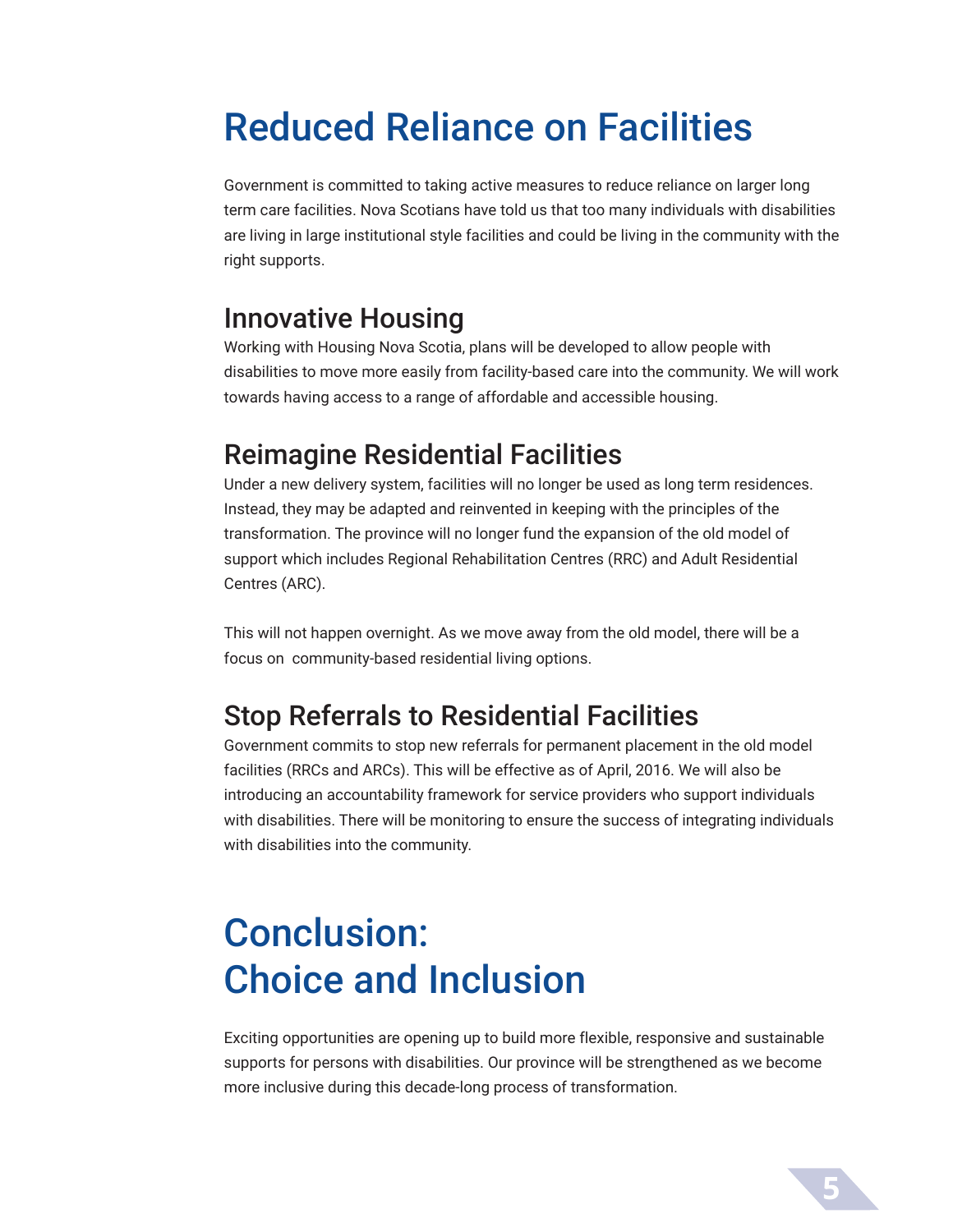## Choice and Inclusion: Action Plan

|                                                                                                                                                                                                              |  |  | 3 |  |
|--------------------------------------------------------------------------------------------------------------------------------------------------------------------------------------------------------------|--|--|---|--|
| Increase community based living, along with social and economic inclusion                                                                                                                                    |  |  |   |  |
| Enhance the suite of community-oriented services<br>(Independent Living Support, Alternative Family Support<br>and Direct Family Support Program) and develop self-<br>directed funding models and practices |  |  |   |  |
| Support individuals to transition to community based<br>living and expand supports                                                                                                                           |  |  |   |  |
| Develop an employment framework to enhance client<br>employability and supports                                                                                                                              |  |  |   |  |
| Identify partnerships to create more innovative options<br>(Family Demonstration Projects, Housing Strategy)                                                                                                 |  |  |   |  |
| Modernize service approach                                                                                                                                                                                   |  |  |   |  |
| Restructure role of Care Coordinators to focus on a<br>person-directed planning, supported decision making<br>and client navigation support                                                                  |  |  |   |  |
| New legislation to replace the Homes for Special Care<br>Act                                                                                                                                                 |  |  |   |  |
| <b>Restructure Facility Based Residential Living</b>                                                                                                                                                         |  |  |   |  |
| Transition clients living in ARCs/ RRCs into community<br>based living                                                                                                                                       |  |  |   |  |
| Re-invent larger facility based models to enhance the<br>delivery of community-based supports                                                                                                                |  |  |   |  |
| <b>Public Education and Social Marketing</b>                                                                                                                                                                 |  |  |   |  |
| Launch public awareness campaign to signal and<br>promote the value and social inclusion for all citizens to<br>live and be part of the community.                                                           |  |  |   |  |
| <b>Accountability and Quality Care</b>                                                                                                                                                                       |  |  |   |  |
| Engage with communities to better understand and<br>support identified needs                                                                                                                                 |  |  |   |  |
| Develop new funding models for modernized and<br>responsive programs and services                                                                                                                            |  |  |   |  |

#### **For more information, or provide comments and feedback, visit our website at;**

http://novascotia.ca/coms/SPD/